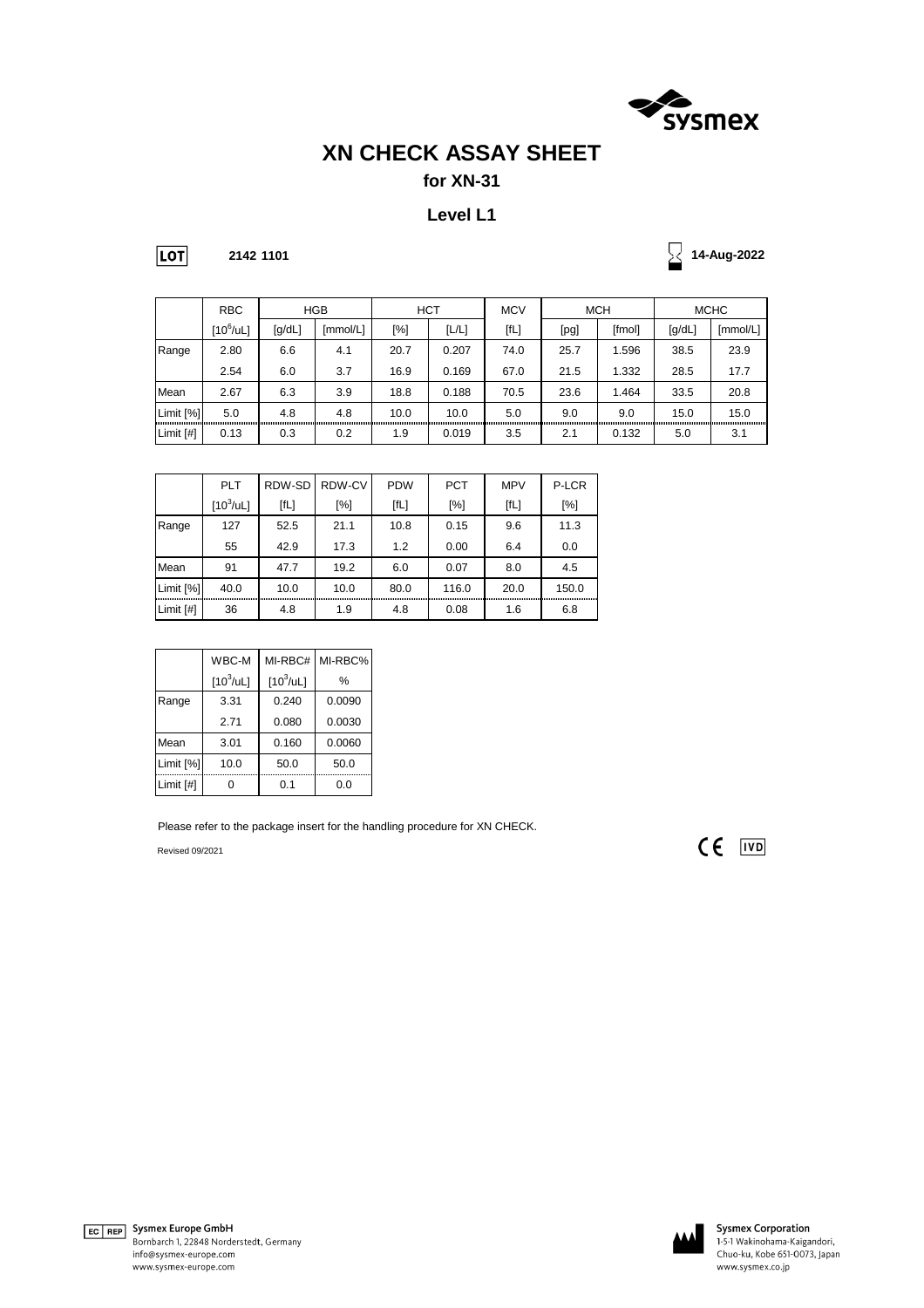

## **XN CHECK ASSAY SHEET**

### **for XN-31**

#### **Level L2**

**2142 1102**

**14-Aug-2022**

|           | <b>RBC</b>         |        | <b>HGB</b> |      | <b>HCT</b> |      | <b>MCH</b><br><b>MCV</b> |        | <b>MCHC</b> |          |
|-----------|--------------------|--------|------------|------|------------|------|--------------------------|--------|-------------|----------|
|           | $[10^6/\text{uL}]$ | [g/dL] | [mmol/L]   | [%]  | [L/L]      | [fL] | [pg]                     | [fmol] | [g/dL]      | [mmol/L] |
| Range     | 4.52               | 12.1   | 7.5        | 37.6 | 0.376      | 83.5 | 29.4                     | 1.824  | 39.0        | 24.2     |
|           | 4.08               | 11.3   | 7.1        | 30.8 | 0.308      | 75.5 | 25.0                     | 1.554  | 29.4        | 18.2     |
| Mean      | 4.30               | 11.7   | 7.3        | 34.2 | 0.342      | 79.5 | 27.2                     | 1.689  | 34.2        | 21.2     |
| Limit [%] | 5.0                | 3.0    | 3.0        | 10.0 | 10.0       | 5.0  | 8.0                      | 8.0    | 14.0        | 14.0     |
| Limit [#] | 0.22               | 0.4    | 0.2        | 3.4  | 0.034      | 4.0  | 2.2                      | 0.135  | 4.8         | 3.0      |

|           | <b>PLT</b>         | RDW-SD | RDW-CV | <b>PDW</b> | <b>PCT</b> | <b>MPV</b> | P-LCR |
|-----------|--------------------|--------|--------|------------|------------|------------|-------|
|           | $[10^3/\text{uL}]$ | [fL]   | [%]    | [fL]       | [%]        | [fL]       | [%]   |
| Range     | 285                | 55.2   | 19.5   | 9.4        | 0.30       | 10.0       | 33.8  |
|           | 211                | 45.2   | 15.9   | 6.8        | 0.16       | 8.4        | 0.0   |
| Mean      | 248                | 50.2   | 17.7   | 8.1        | 0.23       | 9.2        | 13.5  |
| Limit [%] | 15.0               | 10.0   | 10.0   | 16.0       | 30.0       | 9.0        | 150.0 |
| Limit [#] | 37                 | 5.0    | 1.8    | 1.3        | 0.07       | 0.8        | 20.3  |

|           | WBC-M              | MI-RBC#            | MI-RBC% |
|-----------|--------------------|--------------------|---------|
|           | $[10^3/\text{uL}]$ | $[10^3/\text{uL}]$ | $\%$    |
| Range     | 7.71               | 0.761              | 0.0177  |
|           | 6.83               | 0.253              | 0.0059  |
| Mean      | 7.27               | 0.507              | 0.0118  |
| Limit [%] | 6.0                | 50.0               | 50.0    |
| Limit [#] |                    | 0.3                | 0.0     |

Please refer to the package insert for the handling procedure for XN CHECK.

Revised 09/2021

 $CE$   $\overline{IVD}$ 





**Sysmex Corporation**<br>1-5-1 Wakinohama-Kaigandori, Chuo-ku, Kobe 651-0073, Japan www.sysmex.co.jp